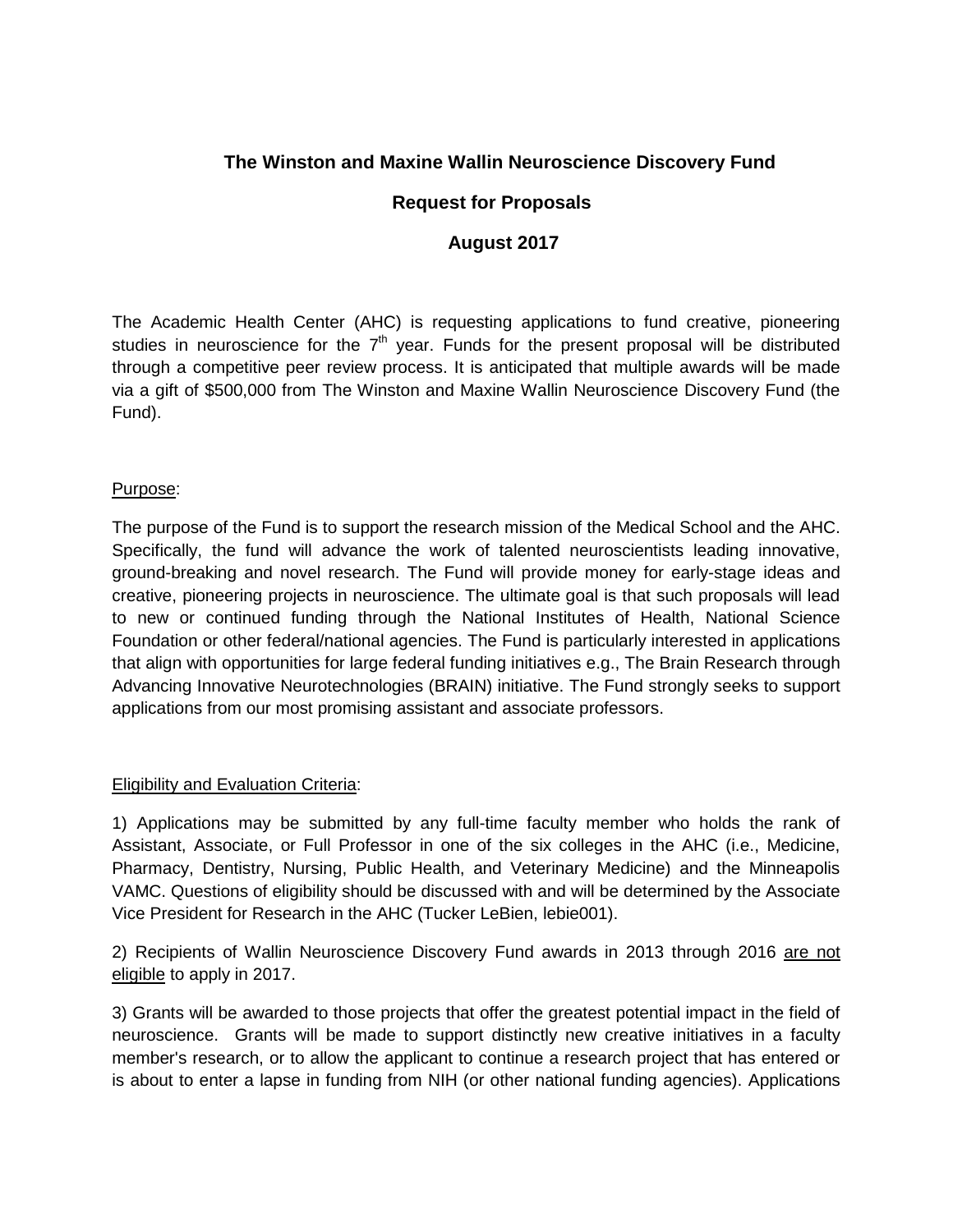to support established research that is currently funded and not due to end during the period of this grant award will not be considered.

4) Proposals are sought in all areas of research within the neurosciences but must be ground breaking and novel in scope.

5) A faculty member may apply for only one grant per cycle on which he/she would be the PI. There is no restriction to the number of grants on which a faculty member could participate as a co-investigator. An application may have co-investigators, but only include individuals who play a major role on the project. Do not include individuals who will play minimal or no role. An ideal definition of a co-I is someone who will receive at least part of the grant award.

6) The primary criteria for funding will be innovation and the quality of the research approach. The potential for future external funding is an important criterion, which would strengthen an application.

7) The maximum amount that can be requested is \$125,000, although proposals with smaller budgets are encouraged and acceptable. The funds must be designated for the direct support of the proposed research. Indirect costs are not allowed. Salary and fringe for the PI and coinvestigators may be requested for up to a total amount of \$20,000. Given the size of the awards, only small equipment purchases that are directly required for the research are appropriate. In general, funds should be primarily used for supplies and reagents, animal costs, use of shared resources including CTSI services, and support of research personnel (postdoctoral fellows, graduate students, undergraduate students, and technicians). Subcontracts are prohibited.

8) No cost extensions (NCE) are strongly discouraged. In the event that funds remain at the end of the 12-month funding period, the PI can request a NCE by submitting a formal request to the Associate Vice President for Research in the AHC explaining the reason that funds remain and the plan for spending the remaining funds during the NCE. Award balances that remain after a single NCE will be returned to The Winston and Maxine Wallin Neuroscience Discovery Fund.

## Application Process:

1) A letter of intent that states the PI name, names of co-investigators if any, the title of the application and a one paragraph description of the project must be submitted by email to Rosalyn Segal (rsegal@umn.edu) by **August 28, 2017.** Full applications will not be accepted without a letter of intent.

2) The full application must begin with a one page cover page with the following information: title of application, name of PI, highest degree(s) and academic title, contact information, department affiliation, total amount requested, *and a one paragraph lay summary*.

3) The scientific proposal is limited to **three pages** that include: a brief background to the problem, the hypothesis and goal of the study, specific aims, and research plan. The application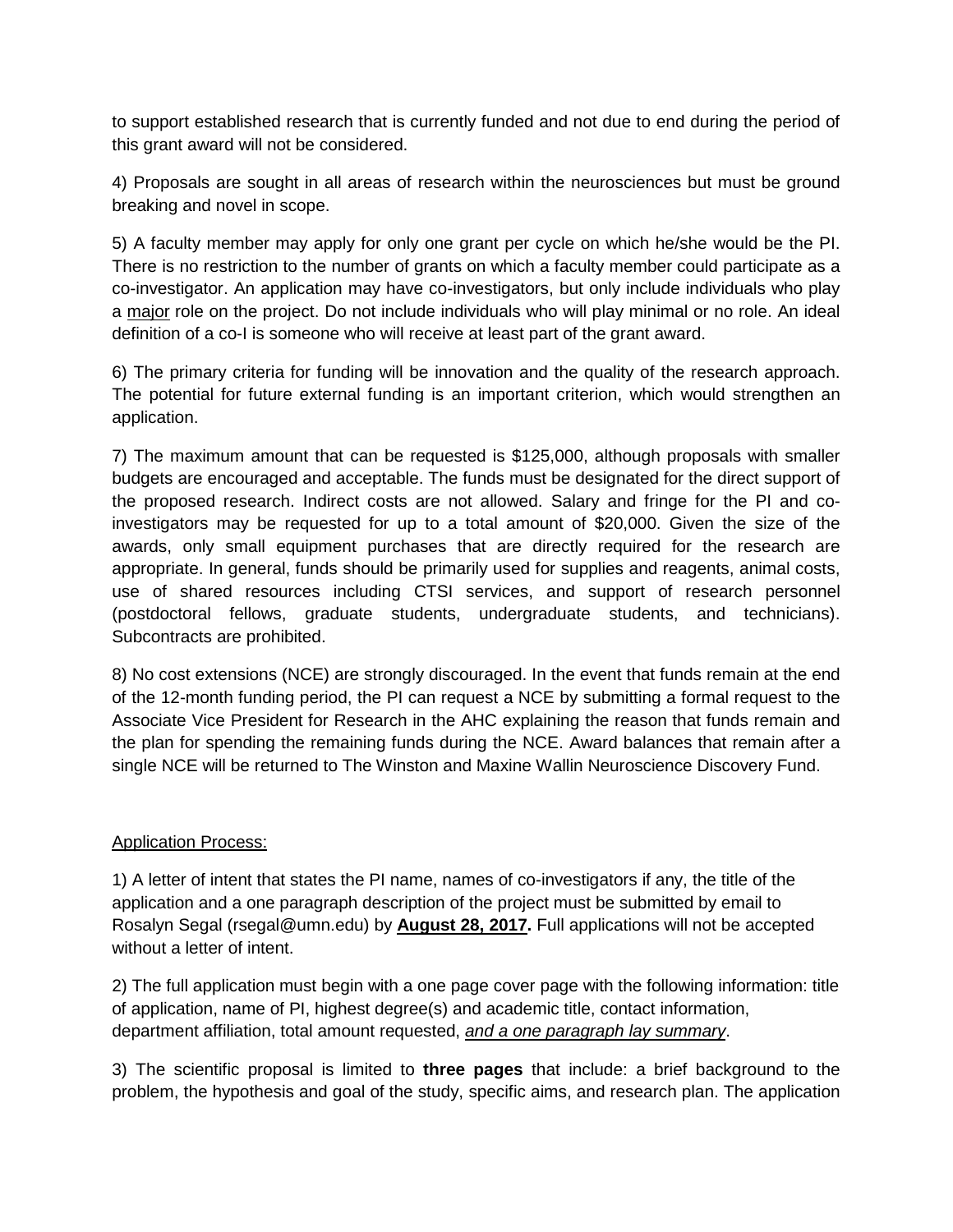should be written for a scientific audience that extends beyond the applicant's own discipline. The three page limit **includes** any preliminary data in the form of figures or tables, and references. Preliminary data is however not required for the application.

4) A biographical sketch for the PI utilizing the NIH format and including current year direct costs of all current and pending peer reviewed research support, from both internal and external grant programs. For other support that appears to overlap the present application, a precise explanation for how the current application differs must be provided. Applications may be submitted to other agencies concurrently, but this must be explicitly indicated.

5) Letters from up to two co-investigators may be included.

6) A budget page (with justification). The budget period is **1/1/18-12/31/18**.

7) Applications may be single-spaced, must be Arial or Helvetica typeface of font size 11 or larger, and must have adequate margins following NIH guidelines.

8) A Proposal Routing Form (PRF) must be completed and signed by the department head and dean and is due by **noon, September 18, 2017**. (DO NOT SEND THE PROPOSAL TO SPONSORED PROJECTS ADMINISTRATION).

9) Submit an electronic version of the full application (items 2-6) as a **single pdf** to Rosalyn Segal [\(rsegal@umn.edu\)](mailto:rsegal@umn.edu). The deadline for the receipt of applications is **noon, September 18, 2017**. Late applications will not be accepted. Awards will be announced on **December 5, 2017** at a reception that will introduce the award winners and they are encouraged to attend.

#### Review Process:

Applications will be reviewed by The Winston and Maxine Wallin Neuroscience Discovery Review Committee. The review committee will recommend a limited number of proposals for final discussion and selection by The Winston and Maxine Wallin Neuroscience Discovery Board (see below). The review committee will be chaired by the Associate Vice President for Research of the AHC, and will include faculty selected from throughout the AHC. These faculty members will be representative of the breadth of disciplines within neurosciences in the AHC and will divulge any and all conflicts of interest prior to the review process. If warranted, the review committee will solicit input from experts unaffiliated with the University of Minnesota.

Recommendations of the review committee will be submitted to The Winston and Maxine Wallin Neuroscience Discovery Fund Board. The Board will include two neuroscience faculty leaders appointed by the Dean of the Medical School. The Board will include one or more members of the Wallin family or designated representative(s), and the Executive Vice President of the University of Minnesota Foundation or her designee. The Board will be responsible for making the final decision regarding proposals to be funded.